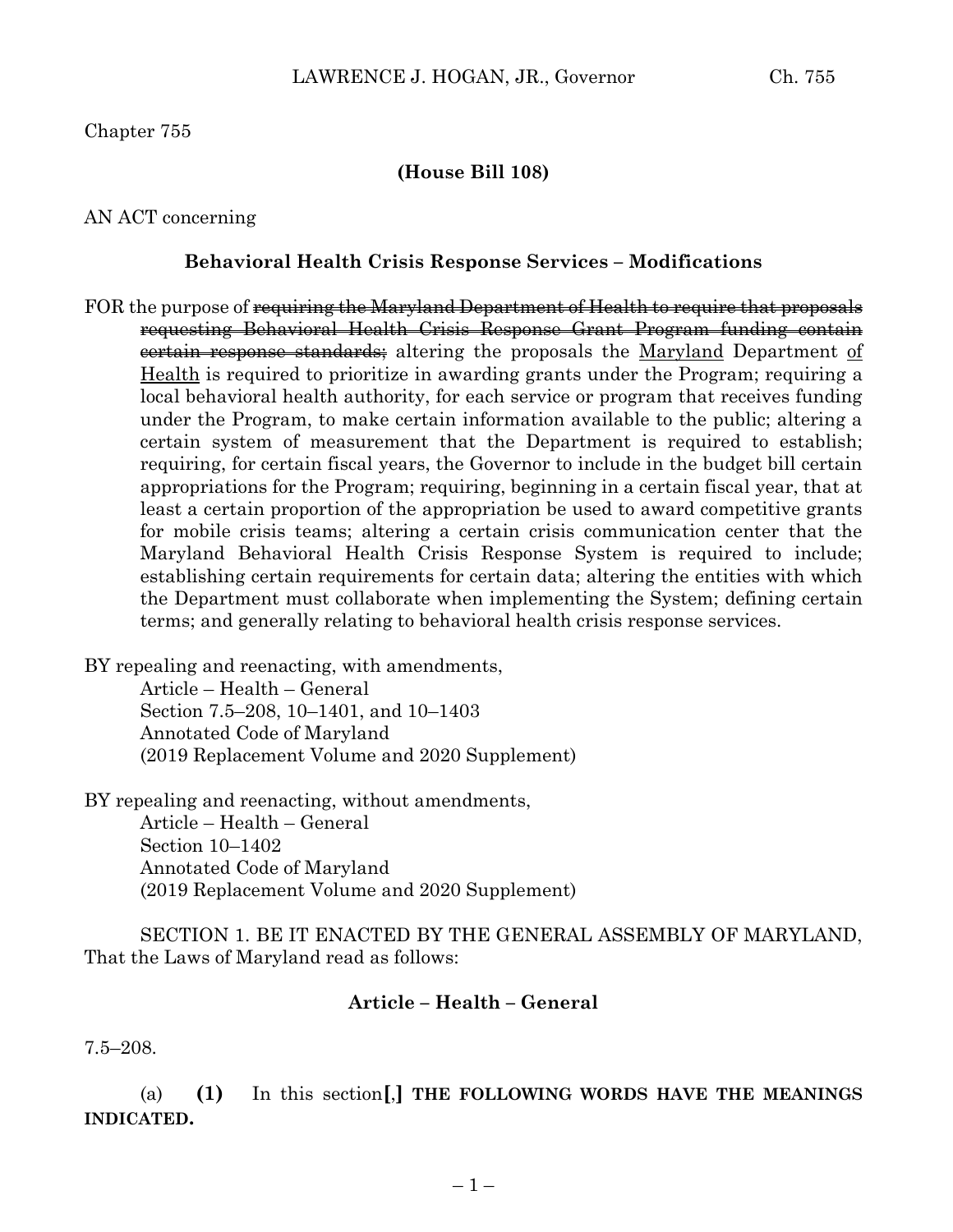**(2) "MOBILE CRISIS TEAM" HAS THE MEANING STATED IN § 10–1401 OF THIS ARTICLE.**

**(3)** "Program" means the Behavioral Health Crisis Response Grant Program.

(b) (1) There is a Behavioral Health Crisis Response Grant Program in the Department.

(2) The purpose of the Program is to provide funds to local jurisdictions to establish and expand community behavioral health crisis response systems.

(c) The Department shall administer the Program.

(d) (1) The Program shall award competitive grants to local behavioral health authorities to establish and expand behavioral health crisis response programs and services that:

(i) Serve local behavioral health needs for children, adults, and older adults;

(ii) Meet national standards;

(iii) Integrate the delivery of mental health and substance use treatment; and

(iv) Connect individuals to appropriate community–based care in a timely manner on discharge.

(2) Funds distributed to a local behavioral health authority under the Program:

(i) May be used to establish or expand behavioral health crisis response programs and services, such as:

- 1. Mobile crisis teams;
- 2. On–demand walk–in services;
- 3. Crisis residential beds; and

4. Other behavioral health crisis programs and services that the Department considers eligible for Program funds; and

(ii) Shall be used to supplement, and not supplant, any other funding for behavioral health crisis response programs and services.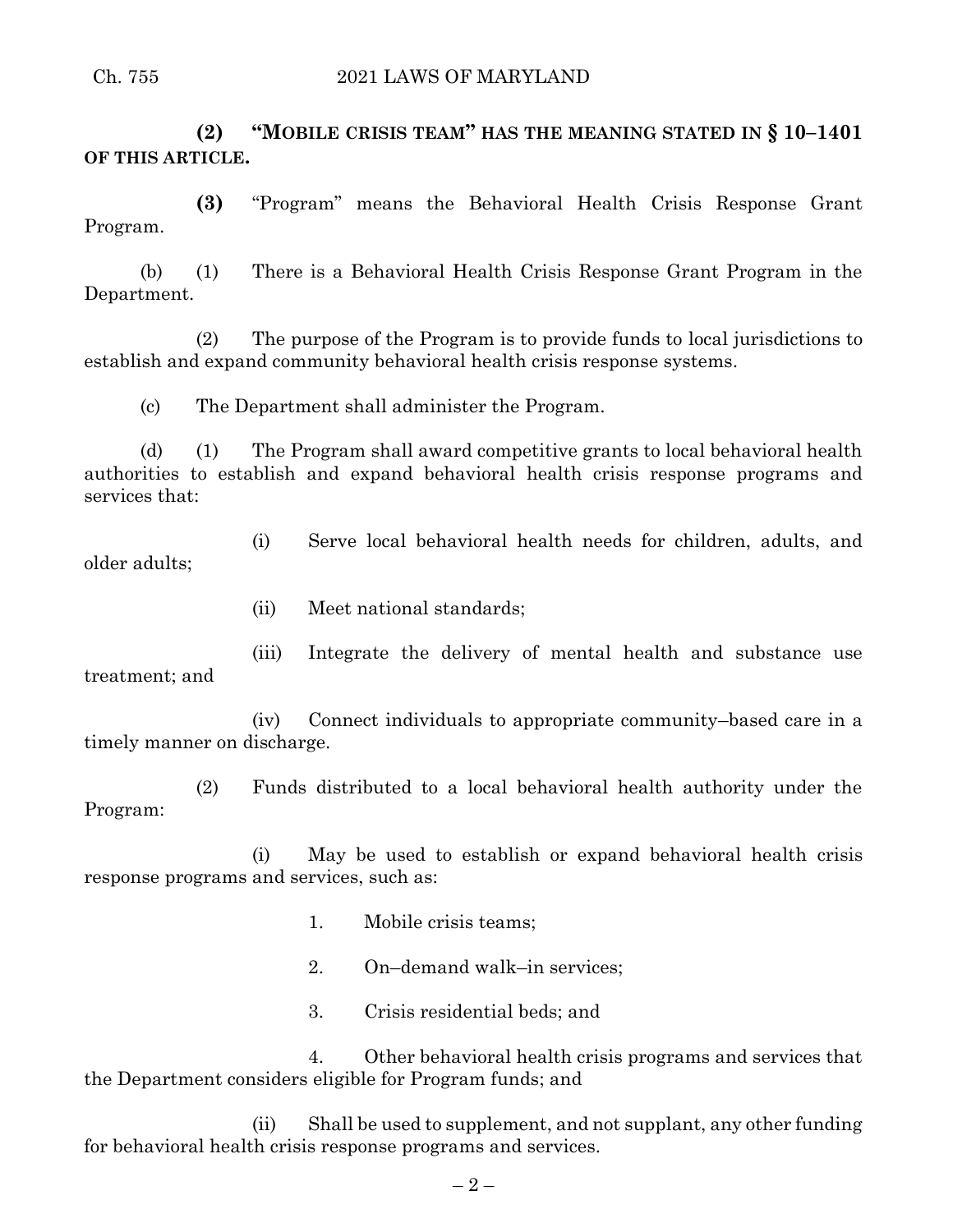(3) A local behavioral health authority may submit a proposal requesting Program funding to the Department.

# **(4) IN AWARDING GRANTS UNDER THIS SECTION, THE DEPARTMENT SHALL REQUIRE THAT PROPOSALS CONTAIN RESPONSE STANDARDS THAT MINIMIZE LAW ENFORCEMENT INTERACTION FOR INDIVIDUALS IN CRISIS.**

**[**(4)**] (5)** In awarding grants under this section, the Department shall prioritize proposals that:

(i) Make use of more than one funding source;

(ii) Demonstrate efficiency in service delivery through regionalization, integration of the behavioral health crisis program or service with existing public safety and emergency resources, and other strategies to achieve economies of scale; **[**and**]**

**(III) SERVE ALL MEMBERS OF THE IMMEDIATE COMMUNITY WITH CULTURAL COMPETENCY AND APPROPRIATE LANGUAGE ACCESS;**

**(IV) COMMIT TO GATHERING FEEDBACK FROM THE COMMUNITY ON AN ONGOING BASIS AND IMPROVING SERVICE DELIVERY CONTINUALLY BASED ON THIS FEEDBACK;**

**(V) DEMONSTRATE STRONG PARTNERSHIPS WITH COMMUNITY SERVICES THAT INCLUDE FAMILY MEMBER AND CONSUMER ADVOCACY ORGANIZATIONS AND REGIONAL STAKEHOLDERS;**

**(VI) EVIDENCE A PLAN OF LINKING INDIVIDUALS IN CRISIS TO PEER SUPPORT AND FAMILY SUPPORT SERVICES AFTER STABILIZATION; AND**

**[**(iii)**] (VII)** Evidence a strong plan for integration into the existing behavioral health system of care and supports to provide seamless aftercare.

**[**(5)**] (6)** For each service or program that receives funding under the Program, a local behavioral health authority shall report to the Department **AND MAKE AVAILABLE TO THE PUBLIC** all **[**outcome**]:**

**(I) OUTCOME** measurement data required by the Department**; AND**

**(II) PUBLIC FEEDBACK RECEIVED FROM THE COMMUNITY THROUGH A COMBINATION OF SURVEYS, PUBLIC COMMENTS, TOWN HALL MEETINGS, AND OTHER METHODS**.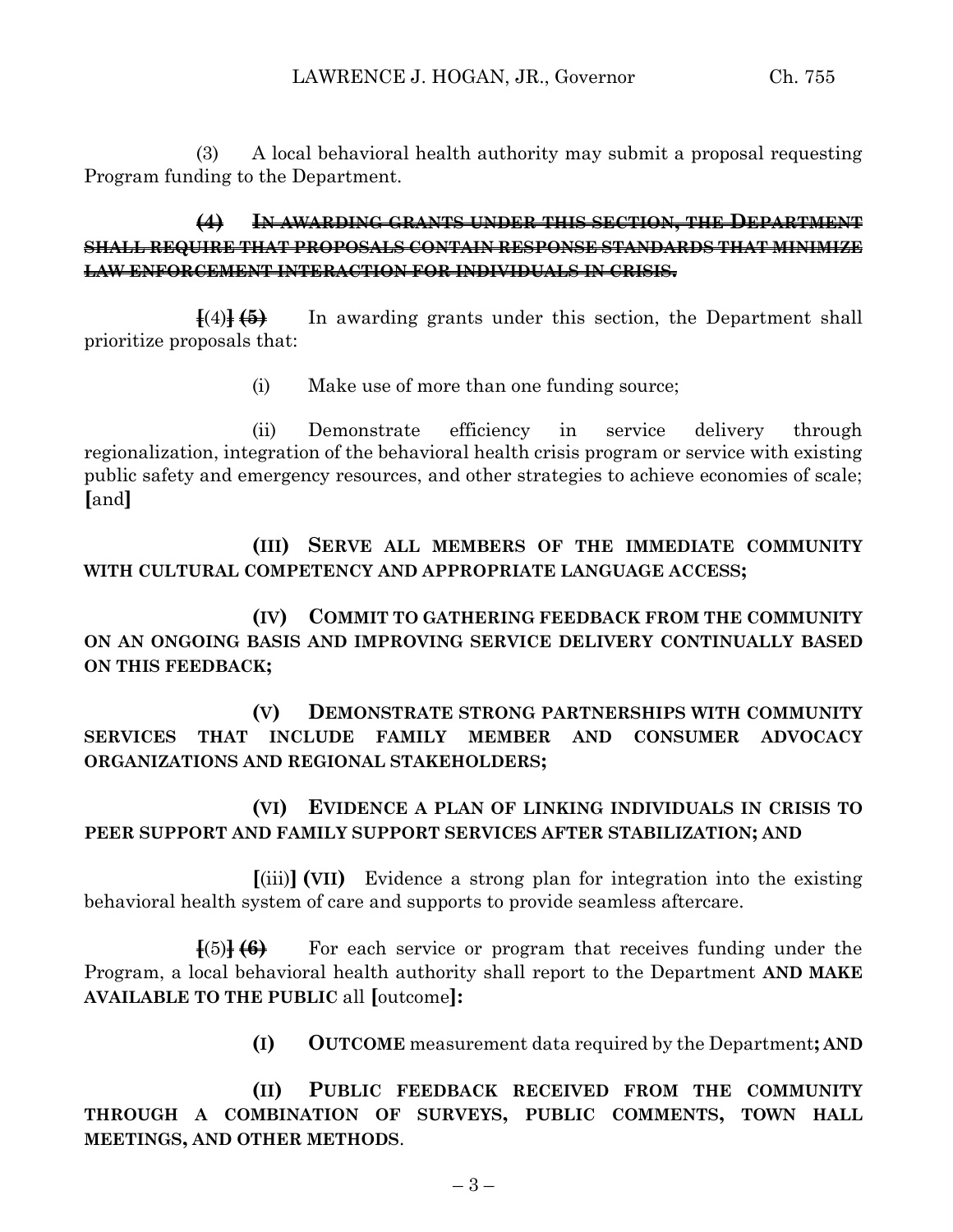#### Ch. 755 2021 LAWS OF MARYLAND

**[**(6)**] (7)** The Department shall establish:

- (i) Application procedures;
- (ii) A statewide system of outcome measurement to **[**assess**]:**

**1. ASSESS** the effectiveness and adequacy of behavioral health crisis response services and programs**; AND**

## **2. PRODUCE DATA THAT SHALL BE:**

# **A. COLLECTED, ANALYZED, AND PUBLICLY REPORTED BACK AT LEAST ANNUALLY; AND**

**B. DISAGGREGATED BY RACE, GENDER, AGE, AND ZIP CODE**;

(iii) Guidelines that require programs to bill third–party insurers and, when appropriate, the Maryland Medical Assistance Program; and

(iv) Any other procedures or criteria necessary to carry out this section.

(e) The Governor shall include in the annual operating budget bill the following amounts for the Program:

- (1) \$3,000,000 for fiscal year 2020;
- (2) \$4,000,000 for fiscal year 2021; **[**and**]**
- (3) \$5,000,000 for fiscal year 2022**;**
- **(4) \$8,000,000 \$5,000,000 FOR FISCAL YEAR 2023;**
- **(5) \$9,000,000 \$5,000,000 FOR FISCAL YEAR 2024; AND**
- **(6) \$10,000,000 \$5,000,000 FOR FISCAL YEAR 2025**.

**(F) BEGINNING IN FISCAL YEAR 2023, AT LEAST ONE–THIRD OF THE APPROPRIATION REQUIRED UNDER SUBSECTION (E) OF THIS SECTION SHALL BE USED TO AWARD COMPETITIVE GRANTS FOR MOBILE CRISIS TEAMS.**

**[**(f)**] (G)** On or before December 1 each year beginning in 2020, the Department shall submit to the Governor and, in accordance with  $\S$  2–1257 of the State Government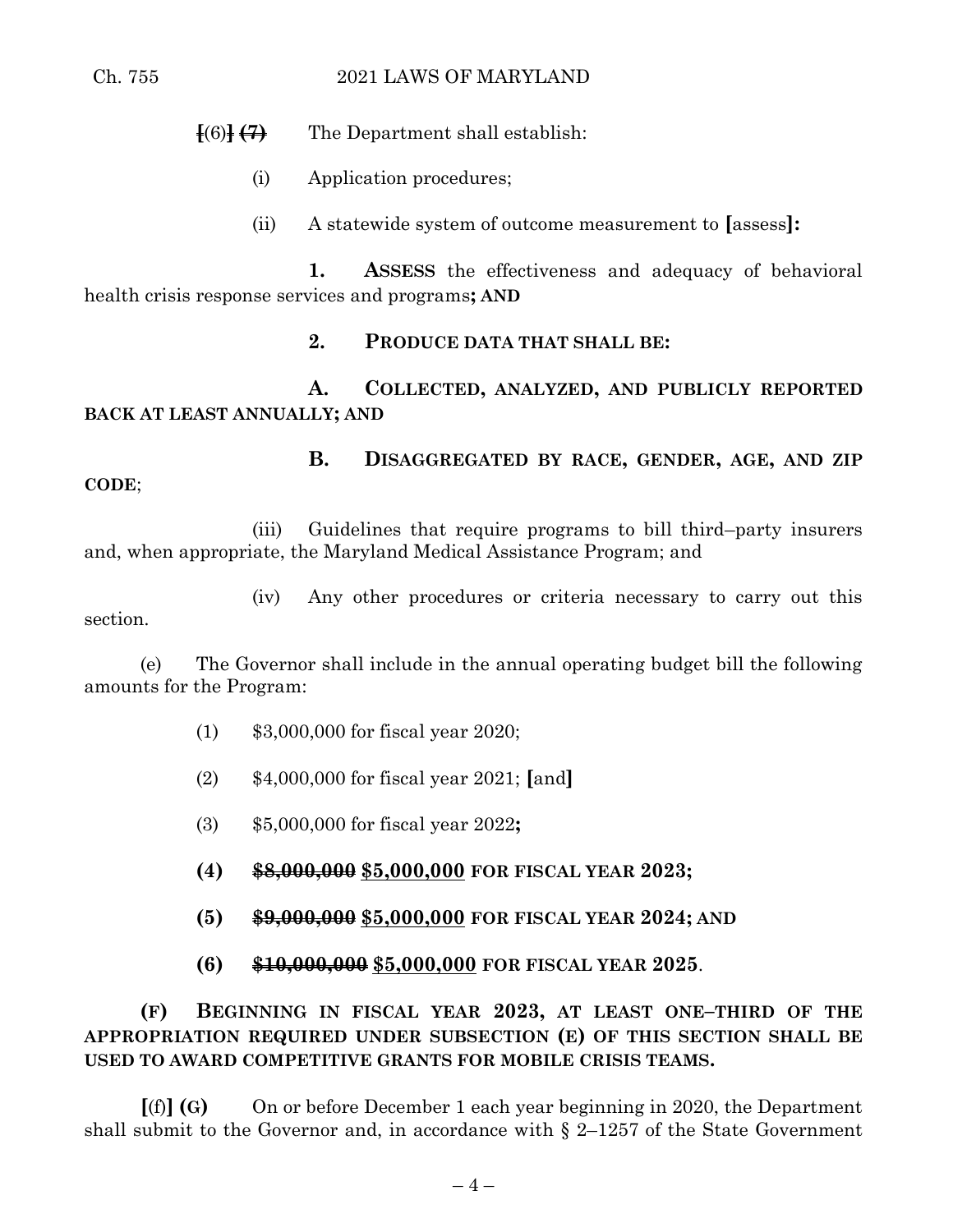Article, to the General Assembly a report that includes, for the most recent closed fiscal year:

- (1) The number of grants distributed;
- (2) Funds distributed by county;

(3) Information about grant recipients and programs and services provided; and

(4) Outcome data reported under the statewide system of measurement required in subsection (d)(6)(ii) of this section.

 $10-1401$ .

(a) In this subtitle the following words have the meanings indicated.

(b) "Administration" means the Behavioral Health Administration.

(c) "Core service agency" has the meaning stated in § 7.5–101 of this article.

(d) "Crisis Response System" means the Maryland Behavioral Health Crisis Response System.

**(E) "FAMILY SUPPORT SERVICES" HAS THE MEANING STATED IN § 7.5–101 OF THIS ARTICLE.**

**[**(e)**] (F)** "Local behavioral health authority" has the meaning stated in § 7.5–101 of this article.

**(G) "MOBILE CRISIS TEAM" MEANS A TEAM ESTABLISHED BY THE LOCAL BEHAVIORAL HEALTH AUTHORITY THAT:**

**(1) OPERATES 24 HOURS A DAY AND 7 DAYS A WEEK TO PROVIDE ASSESSMENTS, CRISIS INTERVENTION, STABILIZATION, FOLLOW–UP, AND REFERRAL TO URGENT CARE AND TO ARRANGE APPOINTMENTS FOR INDIVIDUALS TO OBTAIN BEHAVIORAL HEALTH SERVICES;**

**(2) INCORPORATES NATIONALLY RECOGNIZED STANDARDS AND BEST PRACTICES: AND** 

**(3) PRIORITIZES:**

**(I) LIMITING INTERACTION OF LAW ENFORCEMENT WITH INDIVIDUALS IN CRISIS;**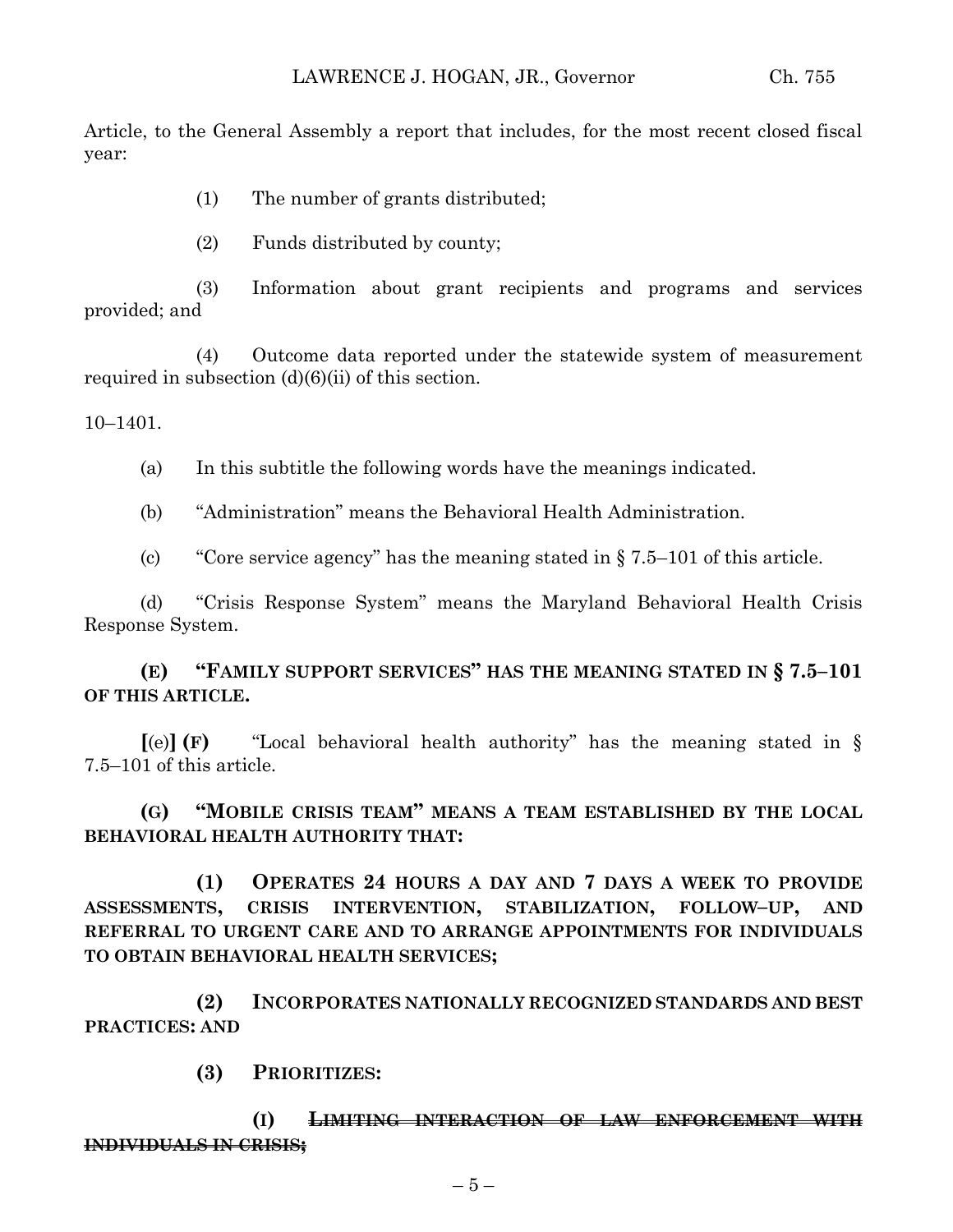# **(II) PROVIDING CONNECTION TO SERVICES AND COORDINATING PATIENT FOLLOW–UP, INCLUDING PEER SUPPORT AND FAMILY SUPPORT SERVICES AFTER STABILIZATION; AND**

# **(III) (II) SERVING ALL MEMBERS OF THE IMMEDIATE COMMUNITY WITH CULTURAL COMPETENCY AND APPROPRIATE LANGUAGE ACCESS.**

10–1402.

(a) There is a Maryland Behavioral Health Crisis Response System in the Behavioral Health Administration.

(b) The Crisis Response System shall:

(1) Operate a statewide network utilizing existing resources and coordinating interjurisdictional services to develop efficient and effective crisis response systems to serve all individuals in the State, 24 hours a day and 7 days a week;

(2) Provide skilled clinical intervention to help prevent suicides, homicides, unnecessary hospitalizations, and arrests or detention, and to reduce dangerous or threatening situations involving individuals in need of behavioral health services; and

(3) Respond quickly and effectively to community crisis situations.

(c) The Administration shall consult with consumers of behavioral health services, family members, and behavioral health advocates in the development of the Crisis Response System.

10–1403.

(a) The Crisis Response System shall include:

(1) A crisis communication center in each jurisdiction or region to provide:

(i) A single point of entry to the Crisis Response System;

(ii) Coordination with the local core service agency or local behavioral health authority, police, **9–1–1 DISPATCH, 3–1–1, 2–1–1, OR OTHER LOCAL MENTAL HEALTH HOTLINES,** emergency medical service personnel, and behavioral health providers; **[**and**]**

**(III) AUTHORITY FOR 9–1–1 TO DISPATCH MOBILE CRISIS TEAMS; AND**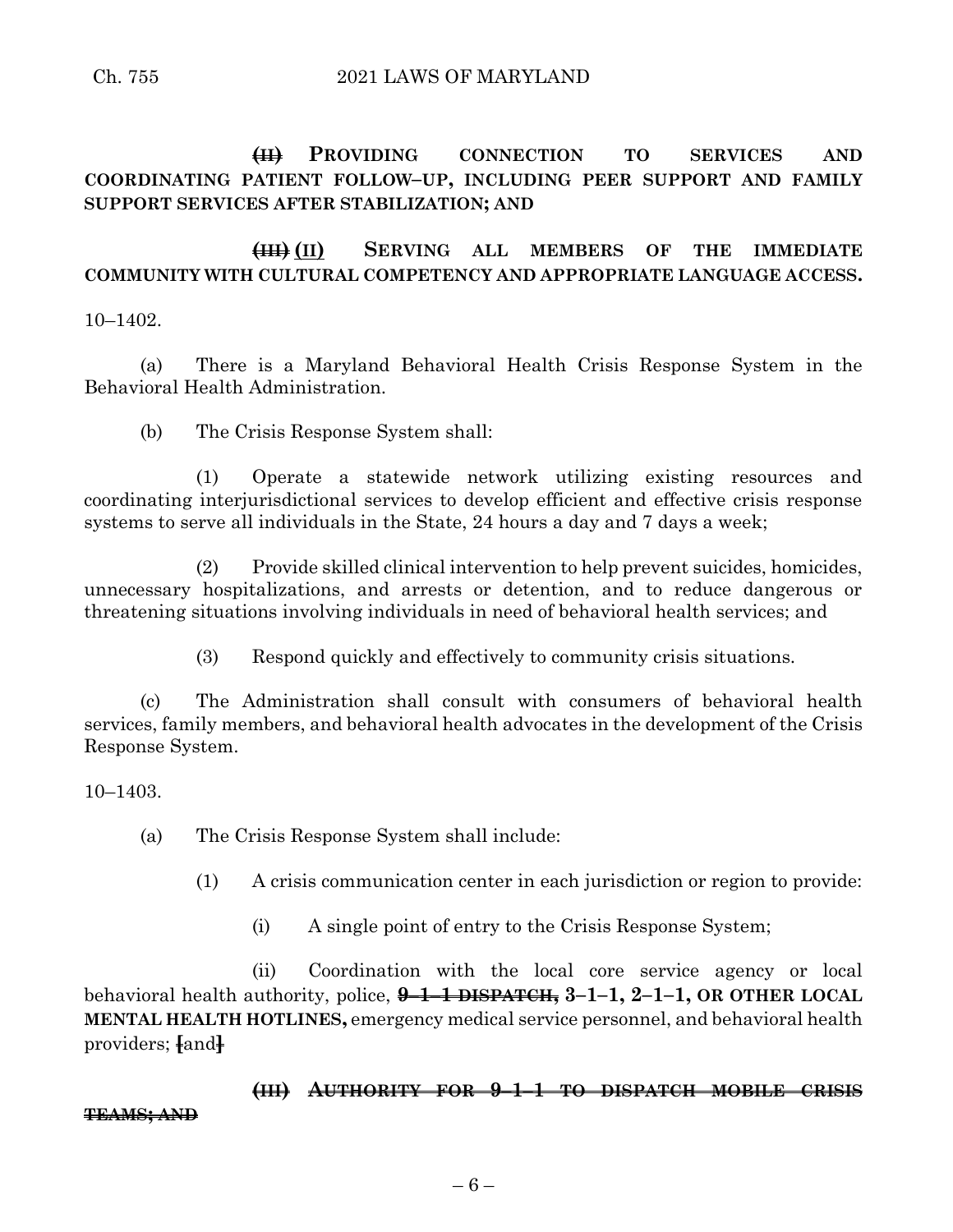#### LAWRENCE J. HOGAN, JR., Governor Ch. 755

|                      | $\left\{ \text{(iii)} \right\}$ $\left\{ \text{H} \right\}$ | Programs that may include:                                    |
|----------------------|-------------------------------------------------------------|---------------------------------------------------------------|
| crisis intervention; | 1.                                                          | A clinical crisis telephone line for suicide prevention and   |
| assistance;          | 2.                                                          | A hotline for behavioral health information, referral, and    |
|                      | 3.                                                          | Clinical crisis walk-in services, including:                  |
|                      | A.                                                          | Triage for initial assessment;                                |
|                      | Β.                                                          | Crisis stabilization until additional services are available; |
| groups; and          | C.                                                          | Linkage to treatment services and family and peer support     |
|                      | D.                                                          | Linkage to other health and human services programs;          |

4. Critical incident stress management teams, providing disaster behavioral health services, critical incident stress management, and an on–call system for these services;

5. Crisis residential beds to serve as an alternative to hospitalization;

6. A community crisis bed and hospital bed registry, including a daily tally of empty beds;

7. Transportation coordination, ensuring transportation of patients to urgent appointments or to emergency psychiatric facilities;

8. Mobile crisis teams **[**operating 24 hours a day and 7 days a week to provide assessments, crisis intervention, stabilization, follow–up, and referral to urgent care, and to arrange appointments for individuals to obtain behavioral health services**]**;

- 9. 23–hour holding beds;
- 10. Emergency psychiatric services;
- 11. Urgent care capacity;
- 12. Expanded capacity for assertive community treatment;